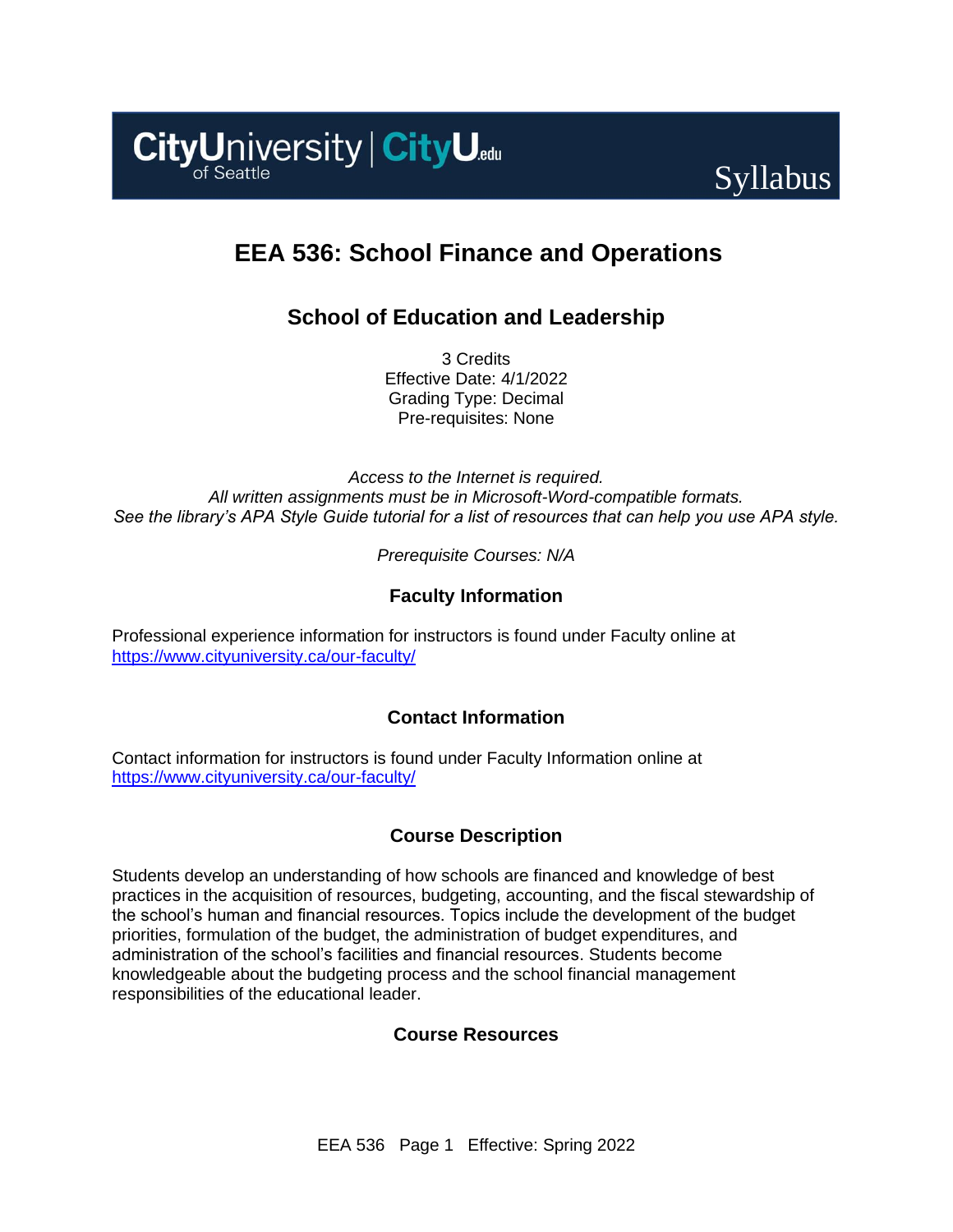Required and recommended resources to complete coursework and assignments are found on the course [Reading List.](https://cityu.alma.exlibrisgroup.com/leganto/login?auth=SAML) Access is provided through the *Reading List* link in your online course as well as from the library homepage ("Find Your Reading List" button).

**Note**: Required resources that must be purchased by the student are tagged "Purchase from a vendor of your choosing." Required resources with a direct link, "Available through CityU Library", are available electronically at no cost to students.

Students in Canada may purchase course resources from the [Canada Bookstore,](https://www.cityubookstore.ca/index.asp) and students outside the U.S. and Canada should contact their advisor or textbook coordinator for additional information.

### **Course Outcomes**

In this course, learners:

- Examine the fiscal responsibility of educational institutions, including the student's school and district, in creating a supportive environment for a successful and highquality K-12 experience for all youth.
- Examine the fiscal responsibility of educational institutions, including the student's school and district, in developing sustainability goals.
- Evaluate sound financial practices in developing budgets.
- Evaluate the school system's practices in setting priorities for budget development within provincial/territorial and district regulations.
- Evaluate staff, parent, and community involvement related to development of the school's budget.

### **Additional Information**

#### **Declaration of Inclusion**

The CityU Master's in Educational Leadership program honours human diversity in all its forms and is committed to the principle of universal human dignity. We respectfully acknowledge that our program resides on the ceded and unceded territories of our First Nations and our programming acknowledges the First Nations, & many others whose histories, languages, & cultures continue to influence our vibrant Canadian communities. We further acknowledge that our learning community is greatly enriched through the voices and perspectives of staff, faculty, and students from all intersections of society including LGBTQ+, BIPOC and diversely abled communities.

#### **Indigeneity**

City University philosophically and pragmatically supports the First Nations perspective of learning as being rooted in reciprocity, the relational, and the experiential. City University instructors are required to infuse into their curriculum the traditional teachings from many indigenous communities. This blend of indigenous knowledge allows for cultural uniqueness and practices that come from the reflections on the telling of stories, traditional teachings, and the understandings of ceremony.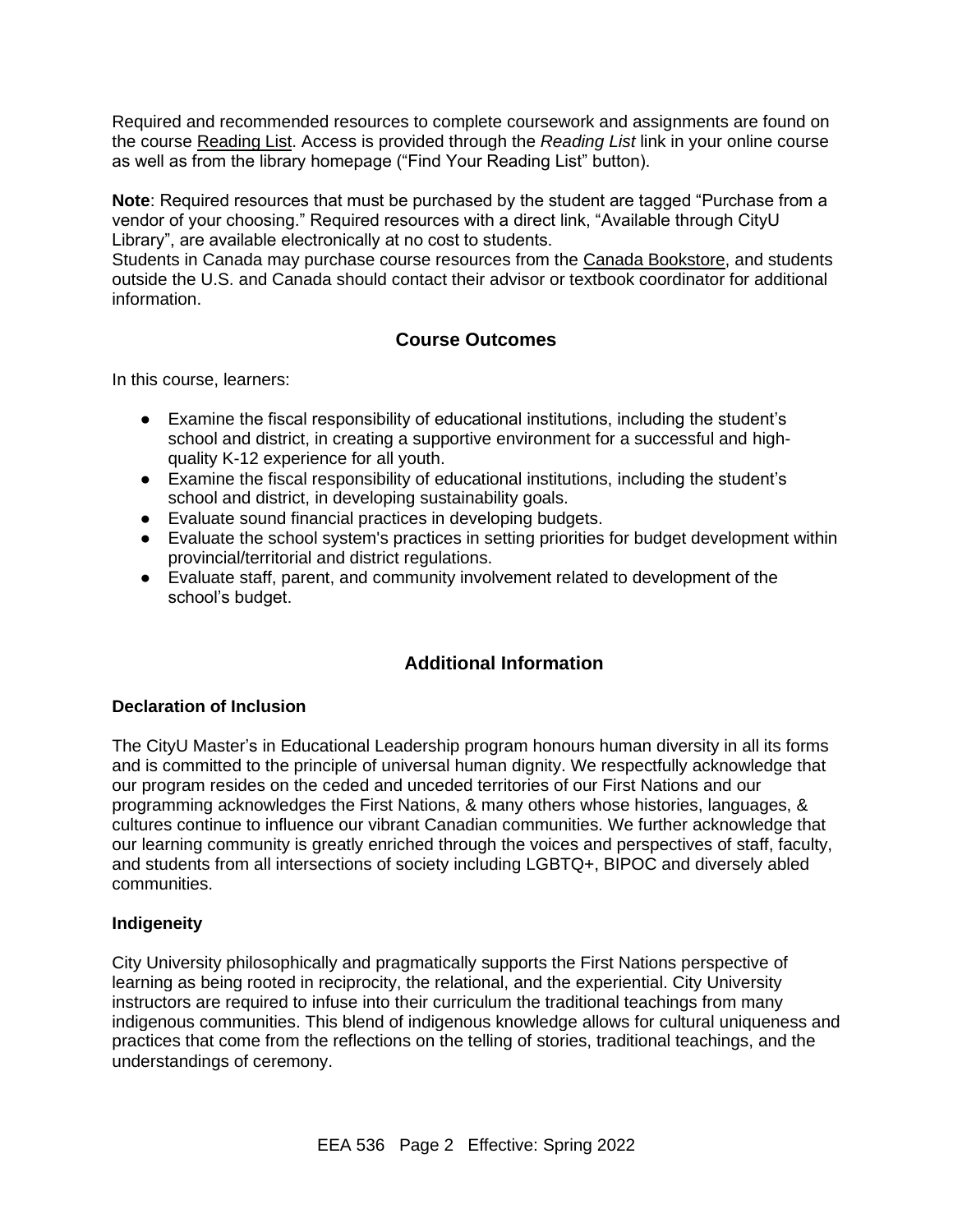#### **Sustainable Development Goals**

In 2015 the United Nations created 17 goals to achieve a sustainable world by the year 2030 [\(THE 17 GOALS | Sustainable Development \(un.org\)](https://sdgs.un.org/goals) City University actively supports these goals and requires that each course syllabus articulate and include as part of its content, at least two of these goals that relate to the course's objectives and outcomes. Through these actions, City University hopes to inspire our students to help create a more inclusive, equitable, and safe world for the future.

### **Grading Scale**

The grades earned for the course will be derived using City University of Seattle's decimal grading system, based on the following:

| <b>Overview of Required Assignments</b>                                                                                                 | % of Final Grade |
|-----------------------------------------------------------------------------------------------------------------------------------------|------------------|
| <b>Preparation and Participation</b>                                                                                                    | 25%              |
| Reflection Report and Oral Presentation on<br>Interviews with Principal and Superintendent or<br><b>School System Financial Officer</b> | 25%              |
| Analysis of a Collective Bargaining Agreement                                                                                           | 25%              |
| Allocation of Resources Aligned with respect to<br>relevant Provincial/Territorial leadership Standards                                 | 25%              |
| <b>TOTAL</b>                                                                                                                            | 100%             |

### **Course Assignments and Grading**

#### **Preparation and Participation (25% of Final Grade)**

Class attendance and participation is an integral part of this course. Coming prepared to class is essential because the information, knowledge, skills, and expertise they exchange with peers and instructors contributes toward a strong learning community. It is highly important that students attend and actively participate in class.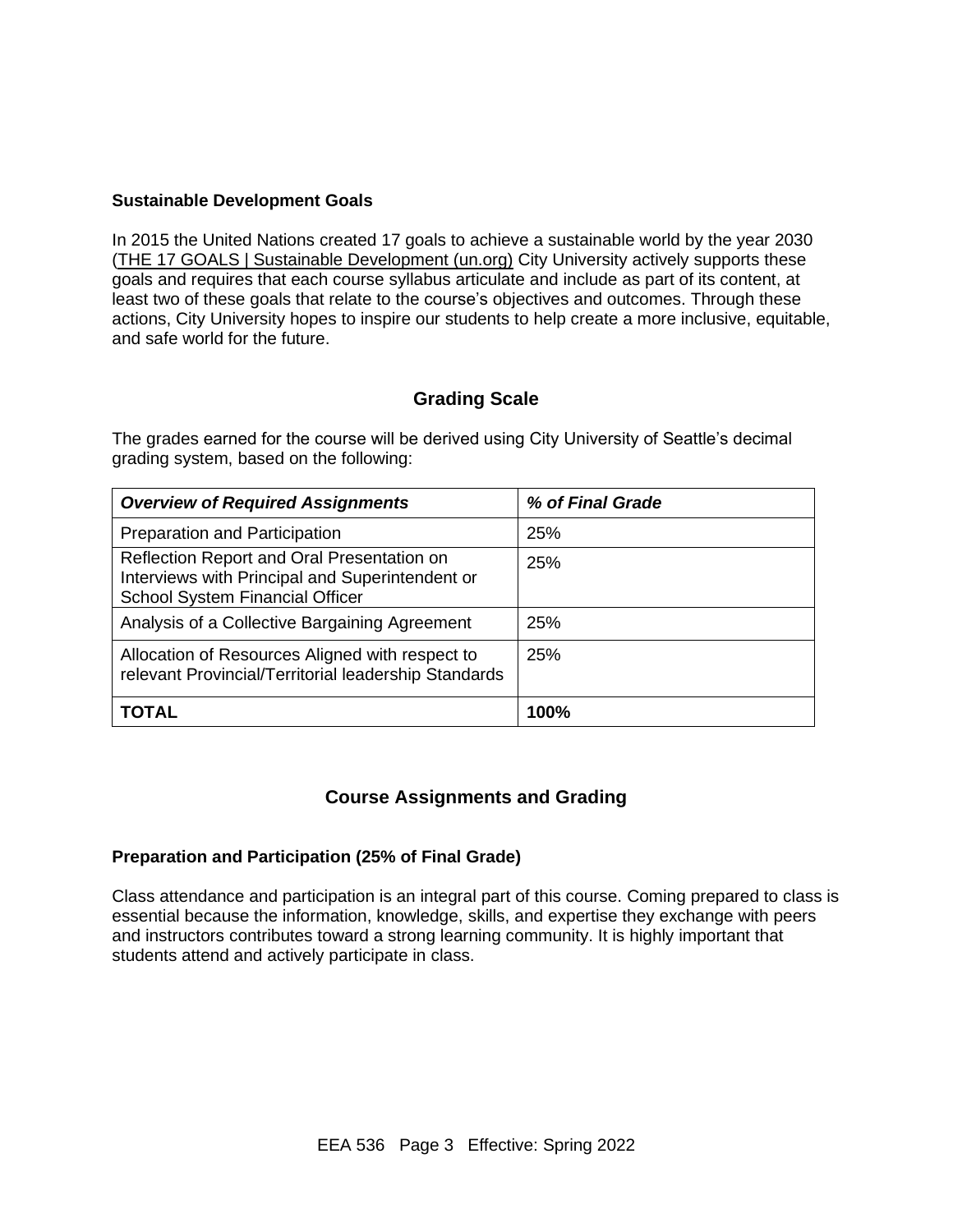| <b>Components</b>                               | % of Grade |
|-------------------------------------------------|------------|
| Required activities/readings/homework completed | 40%        |
| Collaborative discussions                       | 30%        |
| Regular attendance and preparation              | 30%        |
| <b>TOTAL</b>                                    | 100%       |

### **Reflection Report and Oral Presentation on Interviews with Principal and Superintendent or School System Financial Officer (25% of Final Grade)**

The student interviews a school administrator (principal) and a central office supervisor or, in larger districts, the central administrative officer who serves as the financial officer for the school or program. The purpose of the interviews is to learn what the leaders consider important for school or program administrators to know regarding school/program finance, management, and district-level budgeting; how school administrators are expected to participate in the budgeting process and fiscal routines; and how priorities are established and maintained. Prepare a 3-5 page written reflection of each interview. Present a summary to the class.

| <b>Components</b>                                                                                                            | % of Grade |
|------------------------------------------------------------------------------------------------------------------------------|------------|
| Organization and clarity of issues with appropriate<br>depth of analysis, synthesis, and evaluation, in a<br>written report. | 50%        |
| Voice -- statement and support of opinion in<br>written and oral presentation.                                               | 25%        |
| Ease in making presentation and engaging the<br>audience; clarity, pace, and organization.                                   | 25%        |
| <b>TOTAL</b>                                                                                                                 | 100%       |

### **Analysis of a Collective Bargaining Agreement (25% of Final Grade)**

The student demonstrates an understanding of the importance of collective bargaining agreements in developing resource forecasts as well as short- and long- term school or program plans for instruction, operations, capital improvements, professional development, etc. Strategies for win-win bargaining as well as more traditional models are addressed. Students are to use a current contract from their local school district and identify the requirements for the school community, school and/or program resources to include the allocation of revenues, time, and materials. Students will analyze school, school district, provincial/territorial, and federal documents to mitigate risk and respond to legal and ethical issues. Append a copy of the bargaining agreement(s) to the analysis. The analysis and summary are an APA formatted paper not to exceed five (5) pages.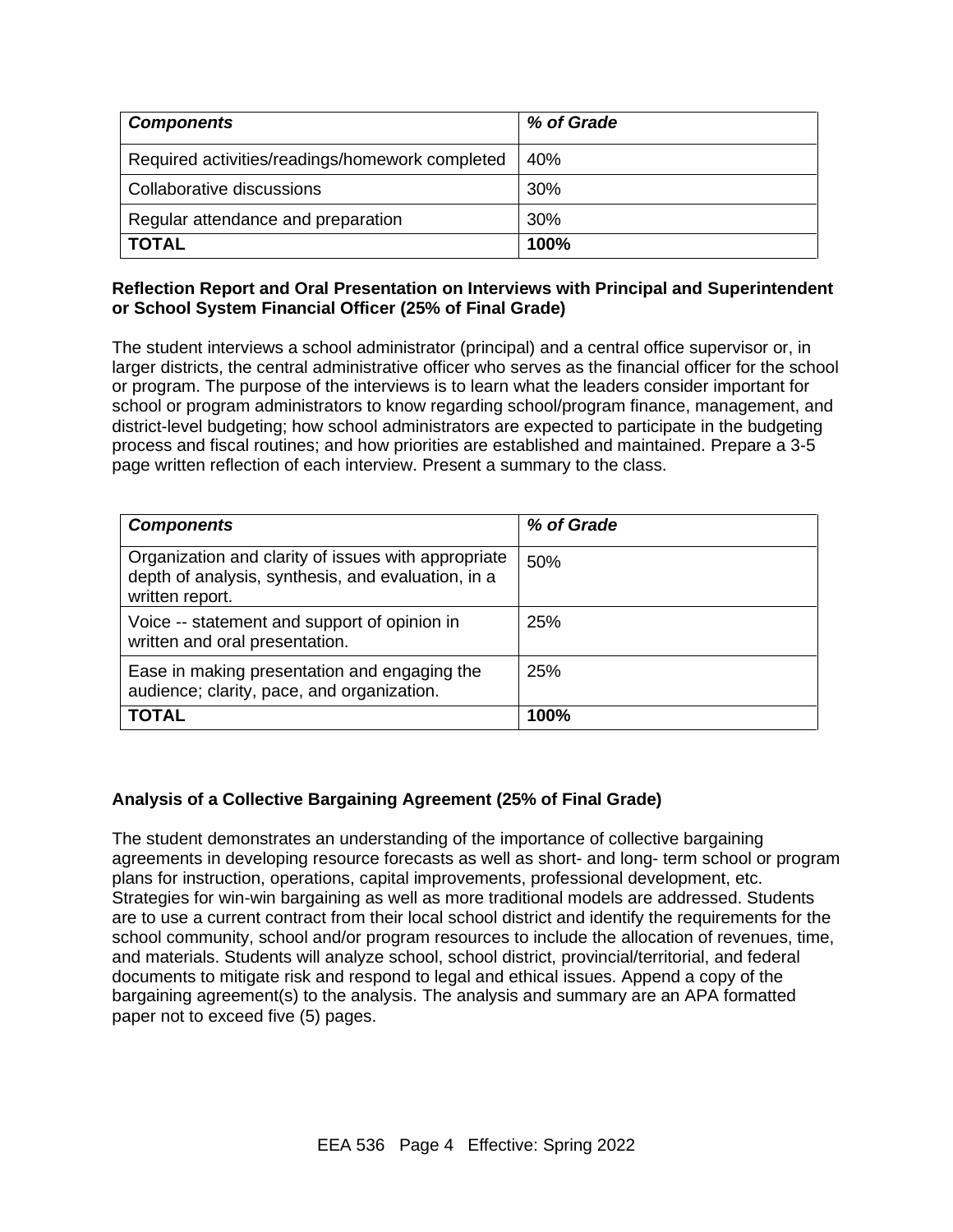| <b>Components</b>                                                                                                            | % of Grade |
|------------------------------------------------------------------------------------------------------------------------------|------------|
| Risk management                                                                                                              | 15%        |
| Organization and clarity of issues with appropriate<br>depth of analysis, synthesis, and evaluation, in a<br>written report. | 35%        |
| Voice -- statement and support of opinion in<br>written and oral presentation.                                               | 25%        |
| Ease in making presentation and engaging the<br>audience; clarity, pace, and organization.                                   | 25%        |
| <b>TOTAL</b>                                                                                                                 | 100%       |

### **Allocation of Resources Aligned with School Learning Improvement Plan and relevant Provincial/Territorial Leadership Standards (25% of Final Grade)**

The student gathers and analyzes data to determine whether and how the systems in the school or program work to create a safe, efficient, and effective learning environment. Administrators are expected to lead a budget development process with staff that is student-focused and based on the prioritized and targeted interventions necessary to enhance student learning (usually expressed through a school learning improvement plan). The student creates and analyzes a current school learning improvement plan (SLIP), its systems for allocation of revenues, expenditures, time, human, and material resources. The student references the data and artifacts and evaluates to what extent these systems work to support a safe, efficient, and effective learning environment. Students will analyze school, school district, provincial/territorial, and federal documents to ensure high standards of learning for all K-12 youth. Based on the analysis, reflection, and evaluation, the student recommends changes in resource allocation(s) and/or in goals for student learning improvement. Students are to frame the data-driven rationale and recommendations for presentation to a school or program leadership team. Students will address budget as it relates to concerns of Indigeneity, Cultural Differences, and Sustainability.

| <b>Components</b>                                                                                              | % of Grade |
|----------------------------------------------------------------------------------------------------------------|------------|
| Performance standards                                                                                          | 15%        |
| Content -- presentation of issues with appropriate<br>depth of analysis, synthesis, and evaluation.            | 35%        |
| Relevance -- presentation of an understanding of<br>the SLIP's relationship to the allocation of<br>resources. | 25%        |
| Clarity -- focused, organized, appropriately<br>formatted, and grammatically correct presentation<br>of ideas. | 25%        |
| <b>TOTAL</b>                                                                                                   | 100%       |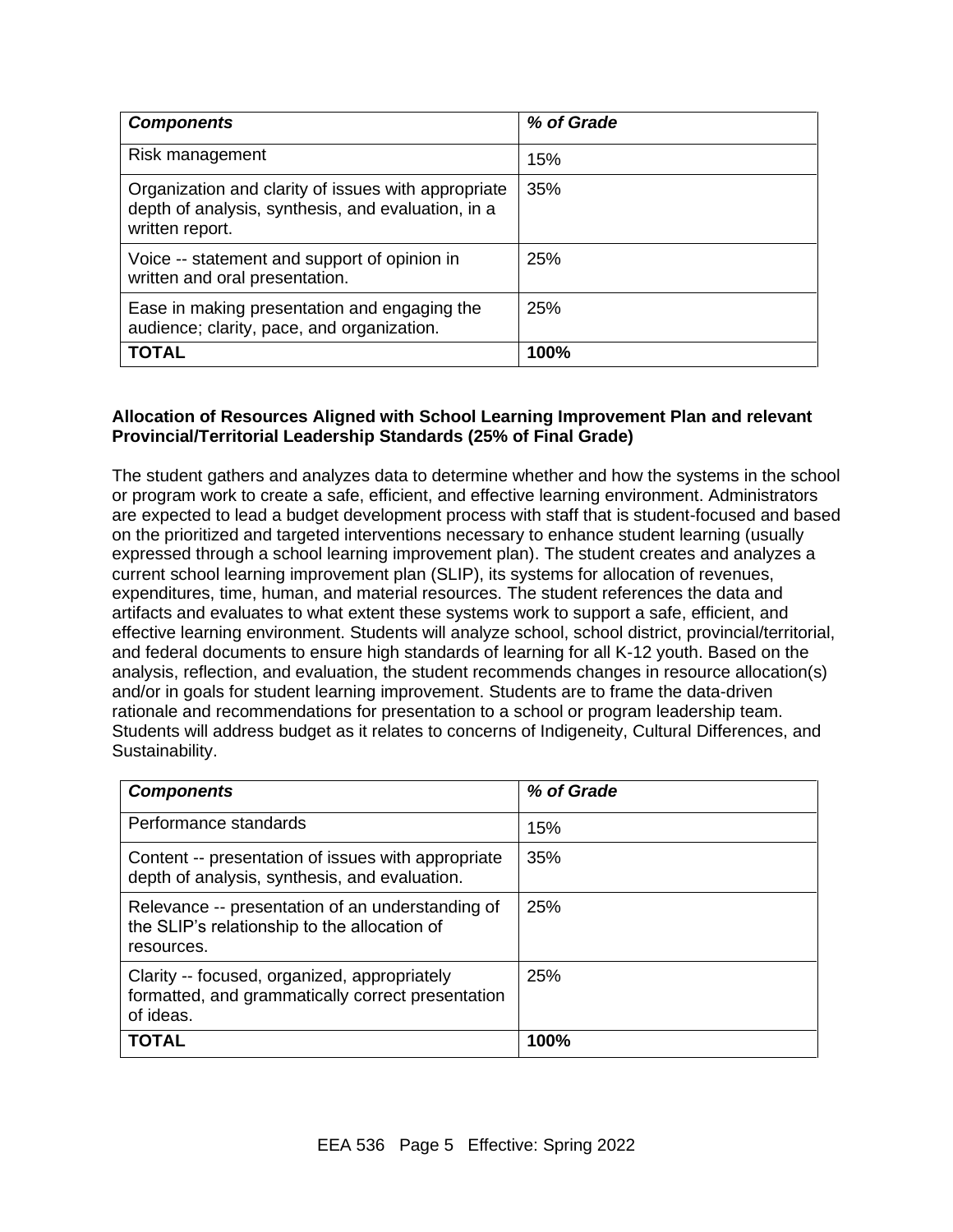### **Course Policies**

#### **Late Assignments**

A critical aspect of management is to meet predefined deadlines. Therefore, all assignments Are expected to be submitted when due. No late assignments are accepted. Life-situations do occur. When an issue arises coordinate with the instructor prior to the assignment's due date and the due date may be adjusted. It is in the best interest of the student to ensure that all Assignments are submitted on time.

#### **Participation**

You are responsible for meeting or exceeding the participation requirements as listed in the syllabus and in the Learning Management classroom.

#### **Professional Writing**

Assignments require error-free writing that uses standard English conventions and logical flow of organization to address topics clearly, completely, and concisely. CityU requires the use of APA style.

### **University Policies**

Students are responsible for understanding and adhering to all CityU's academic policies. The most current versions of these policies can be found in the [University Catalog](http://www.cityu.edu/catalog/) that is linked from the CityU Web site.

#### **Antidiscrimination**

City University in Seattle and its staff and faculty are committed to supporting our students. We value equity, diversity, and inclusion as a way of life as well as the educational opportunities it provides. City U will not tolerate any form of discrimination based on race, color, ethnicity, sexual orientation, gender identification, socioeconomic status, or religious values. If you have experienced any discrimination based on any of the above, we encourage you to report this to the University. Please report this to your instructor. If you do not feel safe reporting this to your instructor, please report to the Provost or to the Vice President of Student Affairs.

#### **Non-Discrimination & Prohibition of Sexual Harassment**

City University of Seattle adheres to all federal, state, and local civil rights laws prohibiting discrimination in employment and education. The University is committed to ensuring that the education environment is bounded by standards of mutual respect and safety and is free from discriminatory practices.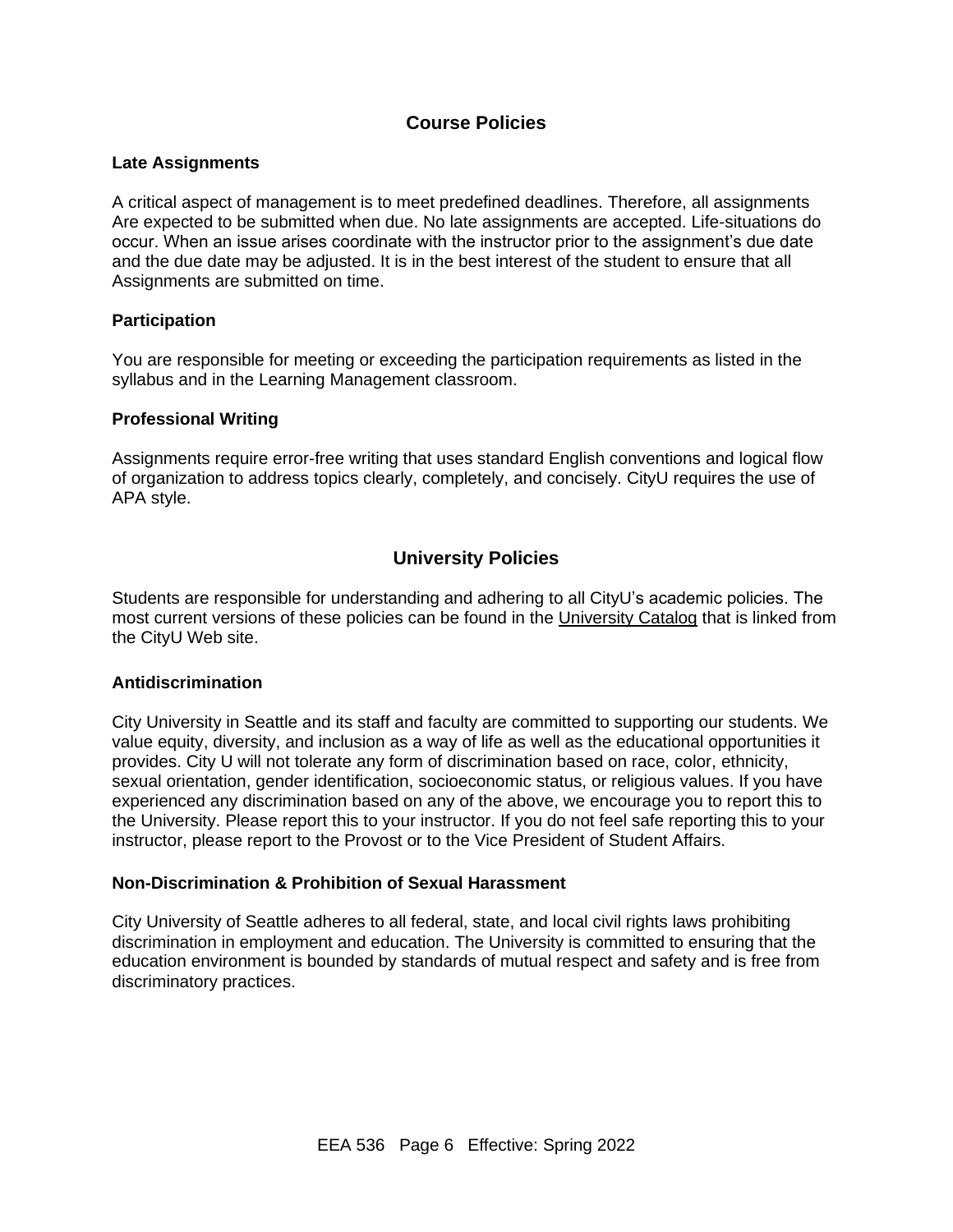In the U.S., the University is required by Title IX of the Education Amendments of 1972 to ensure that all its education programs and activities do not discriminate based on sex/gender. Sex includes sex, sex stereotypes, gender identity, gender expression, sexual orientation, and pregnancy or parenting status. Sexual harassment, sexual assault, dating and domestic violence, and stalking are forms of sex discrimination, which are prohibited under Title IX and by CityU policy. CityU also prohibits retaliation against any person opposing discrimination or participating in any discrimination investigation or complaint process internal or external to the institution. Questions regarding Title IX, including its application and/or concerns about noncompliance, should be directed to the Title IX Coordinator. For a complete copy of the policy or for more information, visit<https://my.cityu.edu/titleix> or contact the Title IX Coordinator.

In Canada, in compliance with the British Columbia Human Rights Code, the Alberta Human Rights Act, WorksafeBC, and the Workers' Compensation Board of Alberta, the University believes that its environment should always be supportive and respectful of the dignity and selfesteem of individuals. Discrimination, harassment, and bullying conduct, whether through person-to-person behaviour or via electronic communications such as email or social media is not acceptable and will not be tolerated. As an educational institution, it is our responsibility to cultivate an environment of excellence, equity, mutual respect and to recognize the value and potential of every individual. The University will take all necessary steps to meet or exceed the requirements of the law to prevent discrimination, harassment, and bullying. The Respectful Workplace Policy for the prevention of discrimination, harassment and bullying policy and procedure can be found at<https://www.cityu.edu/discover-cityu/about-cityu/> under the Policies section or at [https://www.cityuniversity.ca/about/.](https://www.cityuniversity.ca/about/)

### **Religious Accommodations**

City University of Seattle has a policy for accommodation of student absences or significant hardship due to reasons of faith or conscience, or for organized religious activities. The University's policy, including more information about how to request an accommodation, is available in the University Catalog and on the **my.cityu.edu** student portal. Accommodations must be requested by the 20% mark of this course (e.g., day 14 of a ten-week course, day 7 of a 5-week course) using the Religious Accommodations Request Form found on the student dashboard in the my.cityu.edu student portal.

#### **Academic Integrity**

Academic integrity in students requires the pursuit of scholarly activity that is free from fraud, deception, and unauthorized collaboration with other individuals. Students are responsible for understanding CityU's policy on academic integrity and adhering to its standards in meeting all course requirements. A complete copy of this policy can be found in the [University](http://www.cityu.edu/catalog/) Catalog under *Student Rights and Responsibilities* on the page titled *Academic Integrity Policy.* 

### **Attendance**

Students taking courses in any format at the University are expected to be diligent in their studies and to attend class regularly.